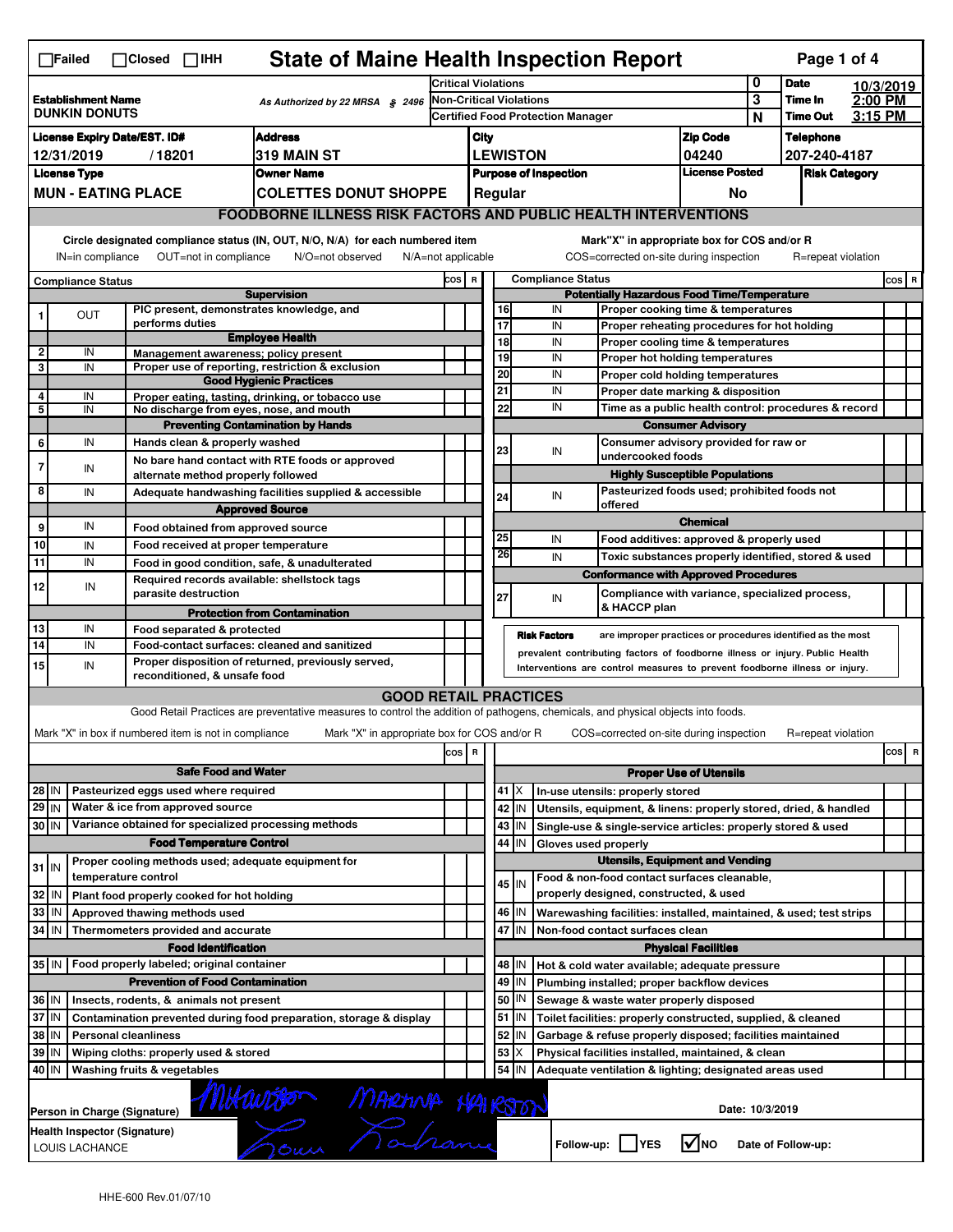|                                                      |                               | <b>State of Maine Health Inspection Report</b><br>Page 2 of 4                            |
|------------------------------------------------------|-------------------------------|------------------------------------------------------------------------------------------|
| <b>Establishment Name</b><br><b>DUNKIN DONUTS</b>    |                               | 10/3/2019<br><b>Date</b><br>As Authorized by 22 MRSA § 2496                              |
| License Expiry Date/EST. ID#<br>/18201<br>12/31/2019 | <b>Address</b><br>319 MAIN ST | Zip Code<br>City / State<br>LEWISTON<br><b>Telephone</b><br>207-240-4187<br>/ME<br>04240 |
|                                                      |                               | <b>Temperature Observations</b>                                                          |
| Location                                             | <b>Temperature</b>            | <b>Notes</b>                                                                             |
| Water                                                | $100*$                        | Restroom hand wash                                                                       |
| Lemon                                                | $38*$                         | Front counter reach in                                                                   |
| Creamer                                              | $41*$                         | Reach in 3                                                                               |
| Creamer                                              | $37*$                         | Auto dispenser                                                                           |
| Egg                                                  | $37^{\star}$                  | Walk in cooler                                                                           |
| Water                                                | $117*$                        | Rear hand wash                                                                           |
| Sliced lemon                                         | $40*$                         | Drive thru cooler                                                                        |
| Quat                                                 | 200 ppm                       | Sanitizer bucket                                                                         |
| Egg                                                  | $39*$                         | Reach in 1                                                                               |
| Quat                                                 | 200 ppm                       | 3 bay                                                                                    |
| Milk                                                 | $40^*$                        | Reach in 2                                                                               |

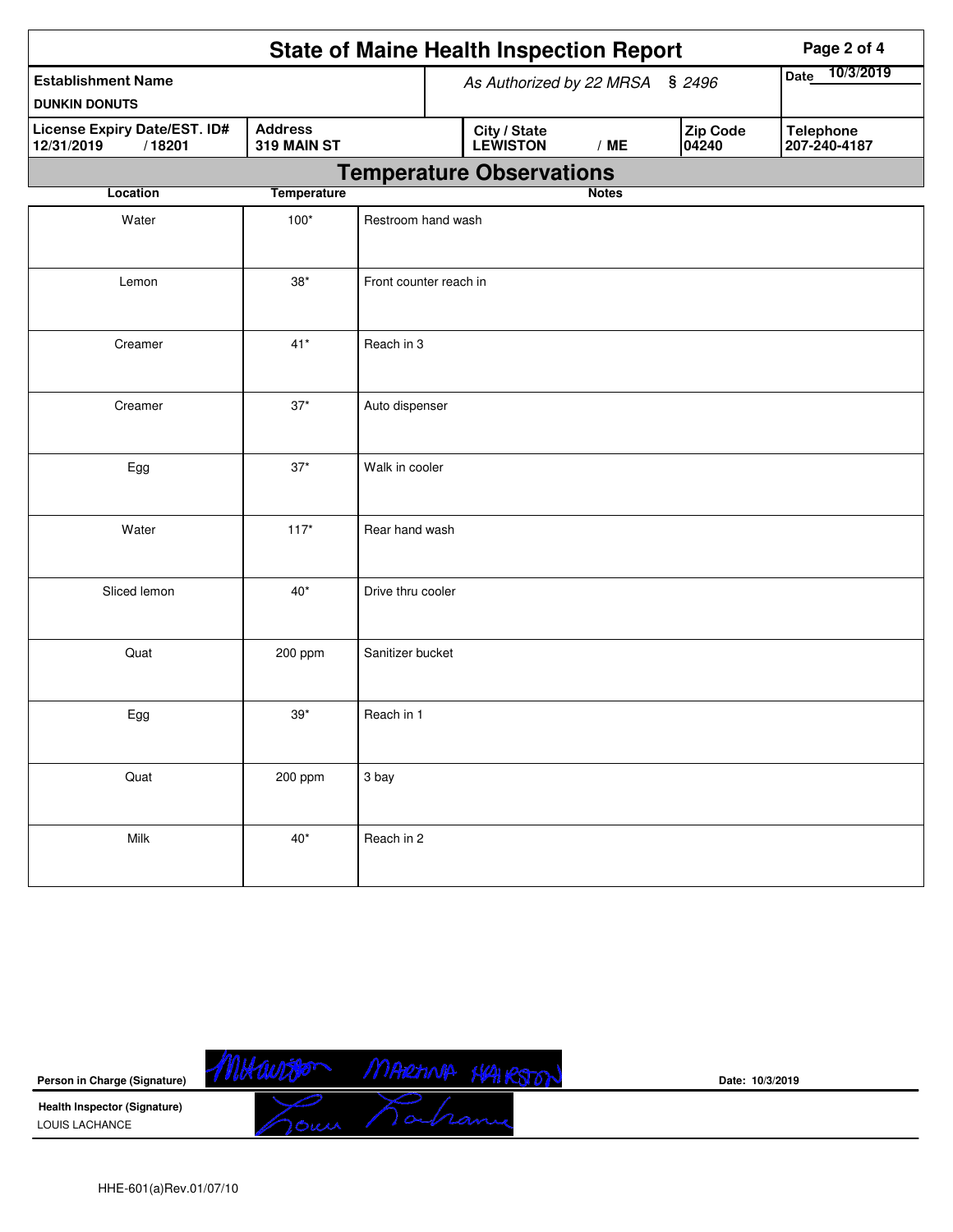|                                                                                                                                                    | Page 3 of 4                   |                                            |    |                          |      |           |  |  |
|----------------------------------------------------------------------------------------------------------------------------------------------------|-------------------------------|--------------------------------------------|----|--------------------------|------|-----------|--|--|
| <b>Establishment Name</b><br><b>DUNKIN DONUTS</b>                                                                                                  |                               |                                            |    |                          | Date | 10/3/2019 |  |  |
| License Expiry Date/EST. ID#<br>12/31/2019<br>/18201                                                                                               | <b>Address</b><br>319 MAIN ST | City / State<br><b>LEWISTON</b>            | ME | <b>Zip Code</b><br>04240 |      |           |  |  |
|                                                                                                                                                    |                               | <b>Observations and Corrective Actions</b> |    |                          |      |           |  |  |
| Violations cited in this report must be corrected within the time frames below, or as stated in sections<br>8-405.11 and 8-406.11 of the Food Code |                               |                                            |    |                          |      |           |  |  |
| 1: 2-102.12: N: No Certified Food Protection Manager.                                                                                              |                               |                                            |    |                          |      |           |  |  |

INSPECTOR NOTES: CFPM was released on 9/25/19. Show proof of dedicated CFPM within 60 days of 9/25/19.

41: 3-304.12: N: Improper between-use storage of in-use utensils.

INSPECTOR NOTES: Soiled spoons with dairy reminants pooled in plastic cups filled with water. Utensils must be held on sanitized surfaces or pooled water 135\* or above.

53: 6-201.11: N: Floors, walls, and ceilings are not smooth and easily cleanable.

INSPECTOR NOTES: Multiple missing, cracked floor and coving tiles that need replacement.



**Date: 10/3/2019**